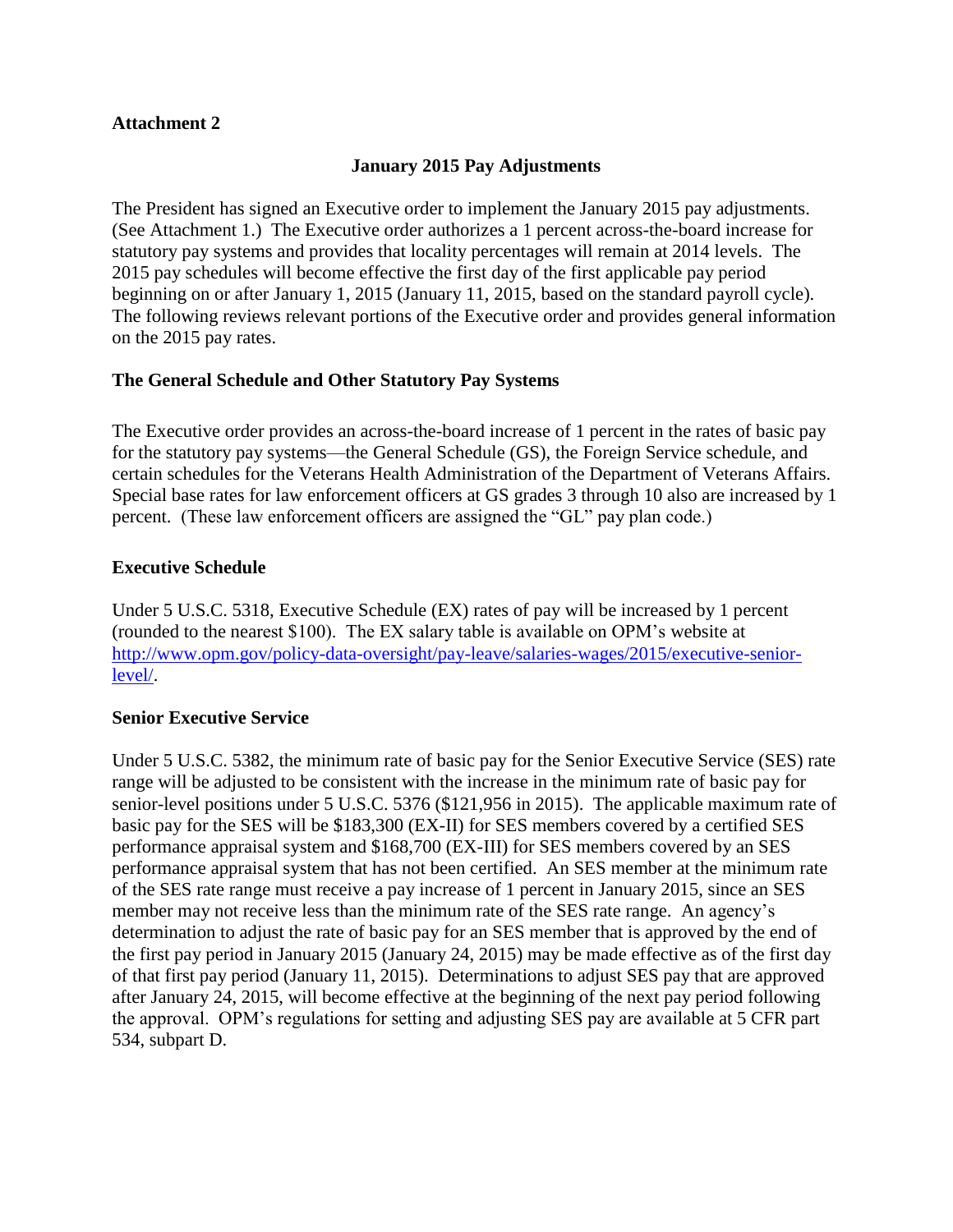### **Senior-Level and Scientific and Professional Positions**

The minimum rate of basic pay for the senior-level (SL) and scientific and professional (ST) rate range will be increased by 1 percent (\$121,956 in 2015), which is the amount of the across-theboard GS increase. The applicable maximum rate of basic pay will be \$183,300 (EX-II) for SL or ST employees covered by a certified SL/ST performance appraisal system and \$168,700 (EX-III) for SL or ST employees covered by an SL/ST performance appraisal system that has not been certified. An SL or ST employee at the minimum rate of the SL/ST rate range must receive a pay increase of 1 percent in January 2015, since an SL or ST employee may not receive less than the minimum rate of the SL/ST rate range. All pay adjustments to SL/ST employee salaries must be effective at the same time the General Schedule is adjusted (January 11, 2015). An agency's determination to adjust the rate of basic pay for an SL/ST employee that is approved by the end of the first pay period in January 2015 (January 24, 2015) may be made effective as of the first day of that first pay period (January 11, 2015). OPM's regulations for setting and adjusting SL/ST pay are available at 5 CFR part 534, subpart E.

### **Administrative Law Judges**

The Executive order reflects a decision by the President to increase the rates of basic pay for administrative law judges (ALJs) by 1 percent, rounded to the nearest \$100. The rate of basic pay for AL-1 will be \$158,700 (equivalent to the rate for EX-IV). The rate of basic pay for AL-2 will be \$154,800. The rates of basic pay for AL-3/A through 3/F will range from \$105,900 to \$146,600. The ALJ salary table is available on OPM's website at [http://www.opm.gov/policy](http://www.opm.gov/policy-data-oversight/pay-leave/salaries-wages/2015/executive-senior-level/)[data-oversight/pay-leave/salaries-wages/2015/executive-senior-level/.](http://www.opm.gov/policy-data-oversight/pay-leave/salaries-wages/2015/executive-senior-level/)

#### **Administrative Appeals Judges**

Under 5 U.S.C. 5372b, the rates of basic pay for administrative appeals judge (AAJ) positions must be set at a rate not less than the minimum rate of basic pay for level AL-3 and not more than the maximum rate of basic pay for level AL-3 of the ALJ pay system established under 5 U.S.C. 5372. At 5 CFR 534.603, OPM's regulations link the structure of the AAJ pay system directly to the structure for level AL-3 of the ALJ pay system. The AAJ pay system includes six rates of basic pay—AA-1, 2, 3, 4, 5, and 6. These rates correspond to the rates of basic pay for AL-3/A, B, C, D, E, and F of the ALJ pay system. The AAJ salary table is available on OPM's website at [http://www.opm.gov/policy-data-oversight/pay-leave/salaries-wages/2015/executive](http://www.opm.gov/policy-data-oversight/pay-leave/salaries-wages/2015/executive-senior-level/)[senior-level/.](http://www.opm.gov/policy-data-oversight/pay-leave/salaries-wages/2015/executive-senior-level/)

#### **Locality Payments**

The 2015 locality pay percentages are the same as the percentages that applied in 2014. (See Schedule 9 of the Executive order.)

On November 24, 2014, OPM issued a memorandum on behalf of the President's Pay Agent (the Secretary of Labor and the Directors of the Office of Management and Budget and OPM) that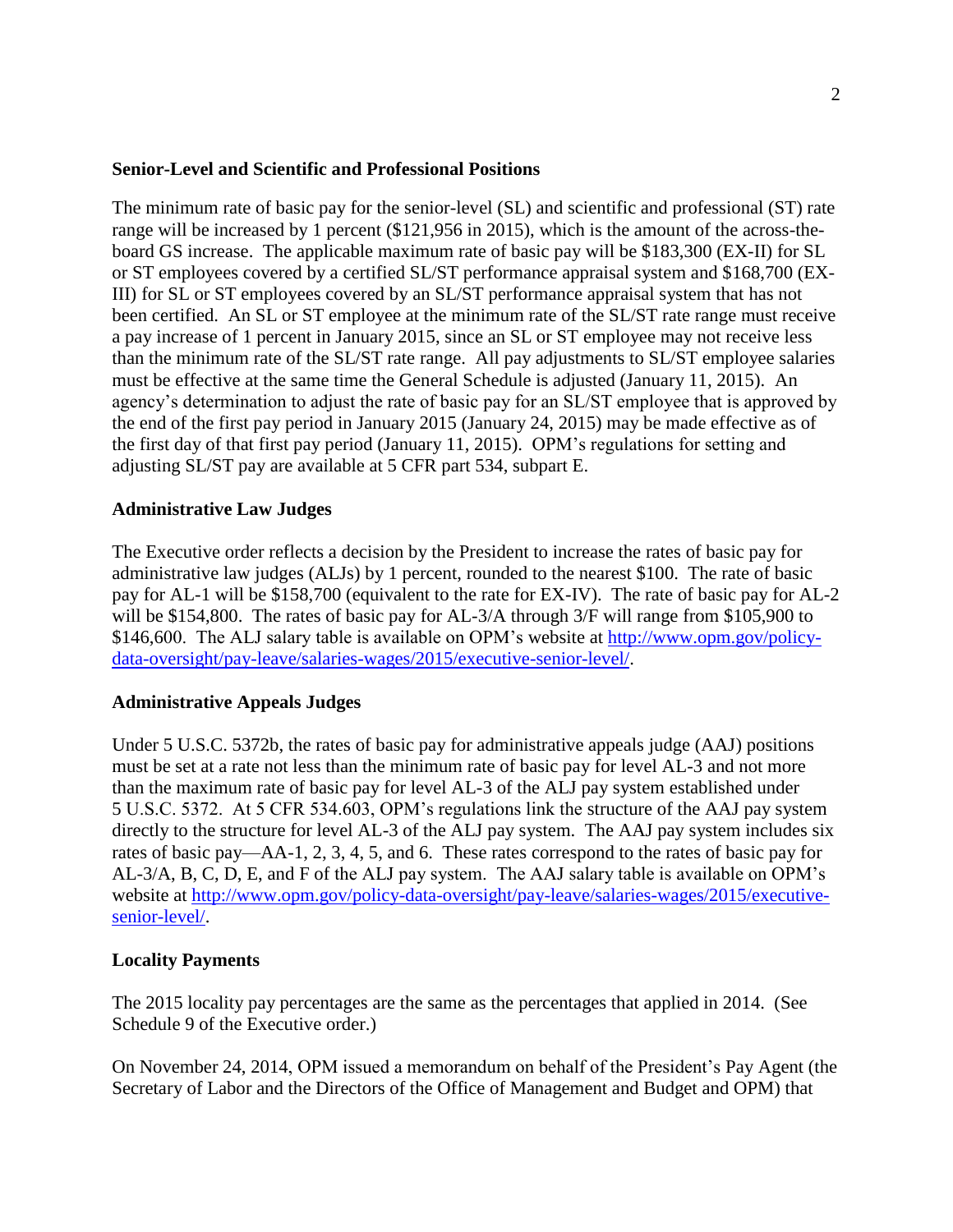continues GS locality payments for ALJs and certain other non-GS employee categories in 2015. By law, EX officials, SES members, employees in SL/ST positions, and employees in certain other equivalent pay systems are not authorized to receive locality payments. (Note: An exception applies to certain grandfathered SES, SL, and ST employees stationed in a nonforeign area on January 2, 2010.) The locality pay percentages continued for non-GS employees have not been increased in 2015. The memo is available at [http://www.opm.gov/policy-data](http://www.opm.gov/policy-data-oversight/pay-leave/salaries-wages/2014/continuation-of-locality-payments-for-non-general-schedule-employees-november-24-2014.pdf)[oversight/pay-leave/salaries-wages/2014/continuation-of-locality-payments-for-non-general](http://www.opm.gov/policy-data-oversight/pay-leave/salaries-wages/2014/continuation-of-locality-payments-for-non-general-schedule-employees-november-24-2014.pdf)[schedule-employees-november-24-2014.pdf.](http://www.opm.gov/policy-data-oversight/pay-leave/salaries-wages/2014/continuation-of-locality-payments-for-non-general-schedule-employees-november-24-2014.pdf)

The 2015 locality pay tables for the General Schedule and certain other pay systems are available at [http://www.opm.gov/policy-data-oversight/pay-leave/salaries-wages/2015/general-schedule/.](http://www.opm.gov/policy-data-oversight/pay-leave/salaries-wages/2015/general-schedule/) Locality pay area definitions are posted at [http://www.opm.gov/policy-data-oversight/pay](http://www.opm.gov/policy-data-oversight/pay-leave/salaries-wages/2015/locality-pay-area-definitions/)[leave/salaries-wages/2015/locality-pay-area-definitions/.](http://www.opm.gov/policy-data-oversight/pay-leave/salaries-wages/2015/locality-pay-area-definitions/)

# **Cost-of-Living Allowance Rates for Nonforeign Areas**

The 2015 cost-of-living allowances (COLAs) and locality percentages for employees in nonforeign areas remain at 2012 levels. The locality and COLA rates in each COLA area are provided at [http://www.opm.gov/policy-data-oversight/pay-leave/pay-systems/nonforeign](http://www.opm.gov/policy-data-oversight/pay-leave/pay-systems/nonforeign-areas/#url=COLA-Rates)[areas/#url=COLA-Rates.](http://www.opm.gov/policy-data-oversight/pay-leave/pay-systems/nonforeign-areas/#url=COLA-Rates)

### **Special Rates**

We are issuing a separate memorandum announcing the results of OPM's annual review of special rates and the 2015 special rate adjustments.

## **Prevailing Rate Pay Adjustments**

We are issuing a separate memorandum on pay adjustments for certain prevailing rate (wage) employees.

## **Aggregate Limitation on Pay**

The aggregate limitation on pay for calendar year 2015 will be \$203,700 (equivalent to the rate for EX-I). SES members and employees in SL/ST positions who are covered by a certified performance appraisal system are subject to a higher aggregate limitation on pay of the Vice President's salary (\$235,300 in 2015). (See 5 U.S.C. 5307 and 5 CFR part 530, subpart B.) Information on obtaining certification of performance appraisal systems is available at [http://www.opm.gov/policy-data-oversight/senior-executive-service/certification/.](http://www.opm.gov/policy-data-oversight/senior-executive-service/certification/)

## **2015 Premium Pay Caps**

Under 5 U.S.C. 5547(a) and 5 CFR 550.105, GS and other covered employees may receive certain types of premium pay in a biweekly pay period only to the extent that the sum of basic pay and such premium pay for the pay period does not exceed the greater of the biweekly rate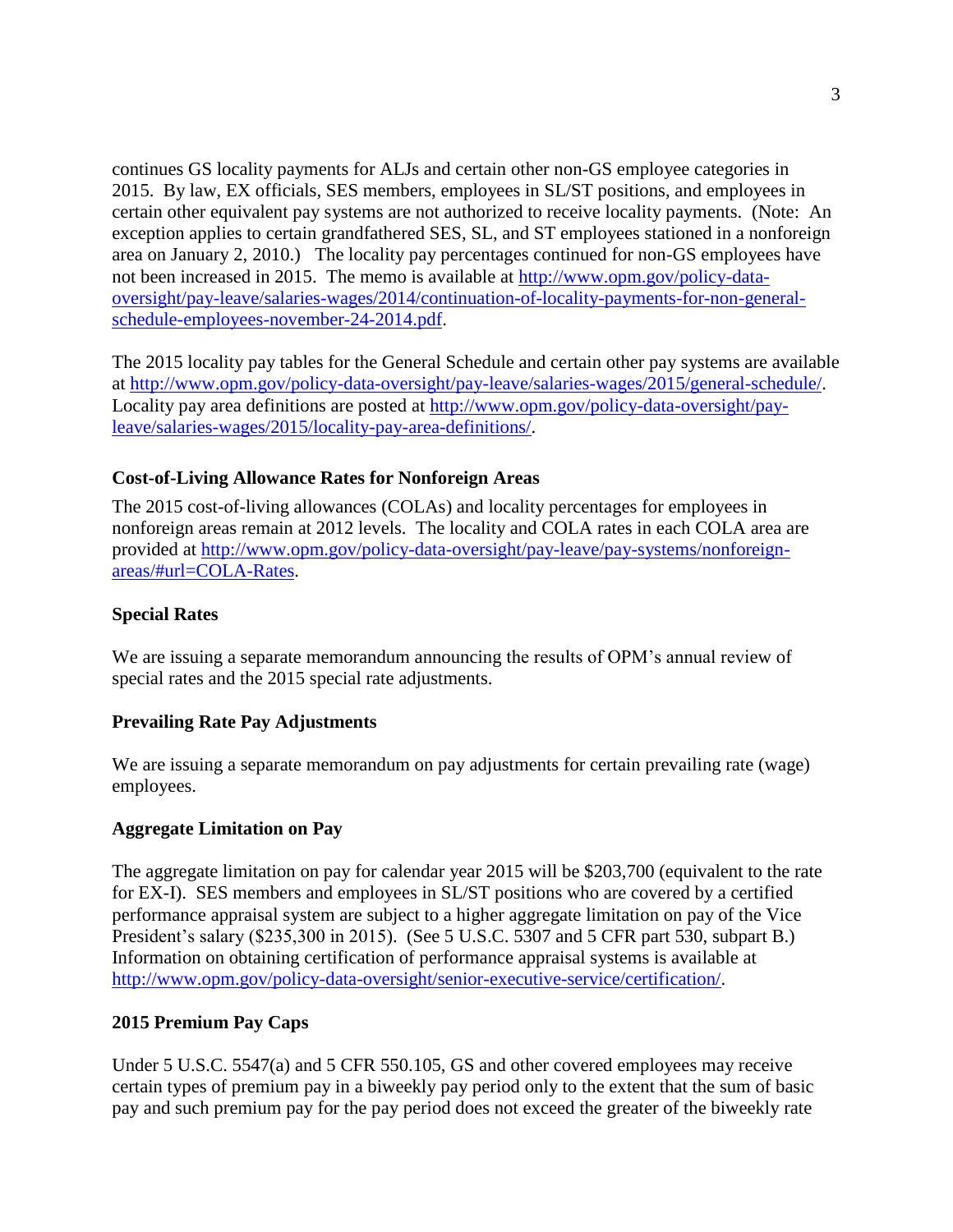payable for (1) GS-15, step 10 (including any applicable locality payment or special rate supplement), or (2) the rate payable for EX-V (\$148,700 in 2015). In certain emergency or mission-critical situations, an agency may apply an annual premium pay cap instead of a biweekly premium pay cap, subject to the conditions prescribed in law and regulation. (See 5 U.S.C. 5547(b) and 5 CFR 550.106–550.107.) We have posted the 2015 biweekly premium pay caps on OPM's website at [http://www.opm.gov/policy-data-oversight/pay-leave/pay](http://www.opm.gov/policy-data-oversight/pay-leave/pay-administration/#url=Biweekly-Pay-Caps)[administration/#url=Biweekly-Pay-Caps.](http://www.opm.gov/policy-data-oversight/pay-leave/pay-administration/#url=Biweekly-Pay-Caps)

We will notify agencies separately about any reauthorization for 2015 of the premium pay cap that may be applied to certain employees who perform work while in certain overseas locations. See [CPM 2014-04](http://www.chcoc.gov/transmittals/TransmittalDetails.aspx?TransmittalID=5975) and [CPM 2014-08](http://www.chcoc.gov/transmittals/TransmittalDetails.aspx?TransmittalID=6245) for information regarding this authority for calendar year 2014.

# **2015 Pay Freeze for Certain Senior Political Officials**

The Consolidated and Further Continuing Appropriations Act, 2015, contains a provision that continues the freeze on the payable pay rates for the Vice President and certain senior political appointees at 2013 levels during calendar year 2015. (See section 738 of title VII of Division E of the Act.) The OPM guidance on the 2014 pay freeze for certain senior political officials is generally applicable in applying the pay freeze in 2015. (See OPM guidance memorandum CPM 2014-03 at [http://www.chcoc.gov/transmittals/TransmittalDetails.aspx?TransmittalID=5952.](http://www.chcoc.gov/transmittals/TransmittalDetails.aspx?TransmittalID=5952)) However, the dates in the guidance must be updated to apply the new pay freeze period commencing on the first day of the first pay period that begins in January 2015 and ending on the last day of the last pay period that begins in calendar year 2015 (i.e., January 11, 2015, through January 9, 2016, for those on the standard biweekly payroll cycle). Sections in CPM 2014-03 that dealt with the enactment of the pay freeze provision after the beginning of the calendar year are not applicable.

Please note that the Executive order on 2015 pay adjustments shows the official pay rates (or ranges) for the Vice President, Executive Schedule positions, and certain other positions occupied by employees affected by the pay freeze. However, while those official pay rates are not payable to employees subject to the pay freeze as long as the pay freeze is in effect, the official 2015 pay rate for EX-IV of \$158,700 must be used in applying the trigger for coverage under the pay freeze for political appointees in SES, SL, and certain other covered positions described in CPM 2014-03. An SES or SL political appointee paid less than \$158,700 may receive a pay increase up to this rate but may not receive an increase above this rate or any subsequent increase except as provided in the pay freeze statutory authority referenced above.

#### **Post-Employment Restrictions**

Agencies are required to notify SES members, SL and ST employees, and other individuals who are paid at a rate of basic pay equal to or greater than 86.5 percent of the rate for EX-II  $($183,300 \times 86.5 \text{ percent} = $158,555 \text{ in } 2015)$  that they are subject to certain post-employment restrictions in 18 U.S.C. 207(c)(2)(A)(ii). OPM's regulations requiring notification of post